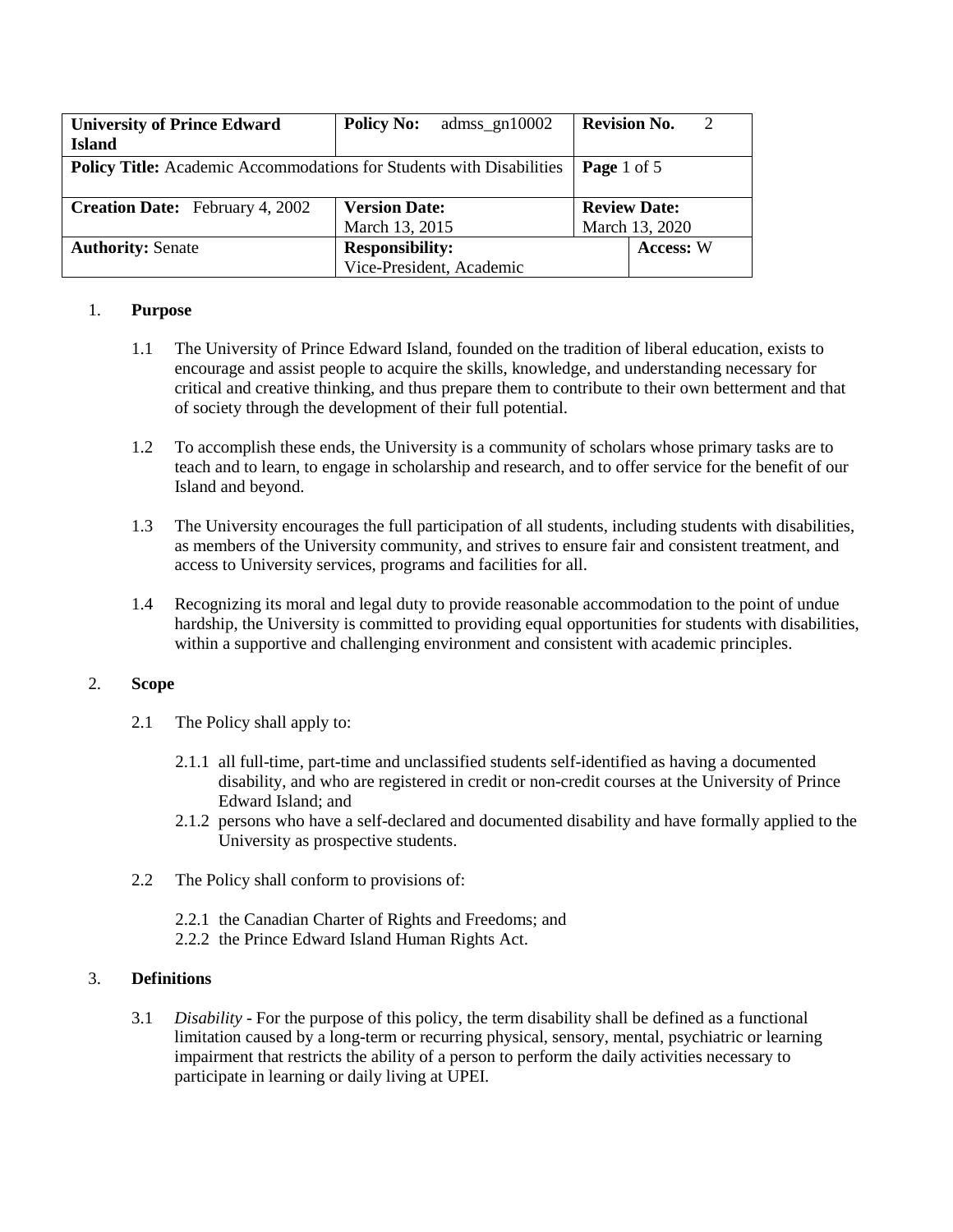| <b>Policy Title:</b> Academic Accommodations for Students With | <b>Policy No.</b> admss_gnl0002 |
|----------------------------------------------------------------|---------------------------------|
| Disabilitites                                                  | Page 2 of 5                     |

- 3.2 *Academic Accommodation* A modification or extension of the Universities' resources, or a variation of teaching or evaluation procedures, which accommodate the needs of a student with a disability without compromising academic integrity. Accommodations are accessed through Accessibility Services on an individual basis. Examples of academic accommodation are listed in the attached document, *Procedures and Guidelines on Academic Accommodation for Students with Disabilities.*
- 3.3 *Academic Integrity* The essential academic requirements of a course or program, which includes but is not limited to, the knowledge and skills which are necessary to meet the learning objectives.
- 3.4 *Reasonable Accommodation* Adjusting a course, program, policy, procedure, or the physical environment that adversely affects a student with a disability without changing essential educational requirements. Such accommodations must be provided in a way that most respects the dignity of the student with a disability to the point of undue hardship to the institution.
- 3.5 *Undue Hardship*<sup>[1](#page-1-0)</sup> Although undue hardship must be considered in the context of each individual case, a finding of undue hardship could be supported in the following four (4) circumstances:
	- 3.5.1 financial cost is such that the operation of the University and/or its programs would be fundamentally diminished, or a program or service would cease to exist due to the financial burden of the accommodation;
	- 3.5.2 there is a risk to public safety or a substantial risk of personal injury to the student with a disability;
	- 3.5.3 the accommodation unreasonably impedes the ability of other students to pursue academic studies; or
	- 3.5.4 when accommodation alternatives would result either in lowering academic standards or requiring substantial alteration of essential course or program requirements.
	- 3.5.5 Significant costs related to a requested accommodation shall be considered in the context of the University as a whole, not on the basis of a department, division, faculty, school, or program.
	- 3.5.6 The onus is on the University to prove undue hardship.
- 3.6 *University Community* The University of Prince Edward Island as defined by the University Act, R.S.P.E.I. 1988, includes all members involved in the provision of University-related services including teaching, advising, administering and other support services (e.g. instructors, administrators, counsellors, librarians, and support staff).

### 4. **Responsibility**

4.1 The Office of the Registrar is responsible for decisions respecting admission to the University. Information on students that self-declare a special need upon admission will be shared with Accessibility Services, so that an accommodations plan can be set up on a timely basis.

<span id="page-1-0"></span> <sup>1</sup> PEI Human Rights Commission: Duty to Accommodate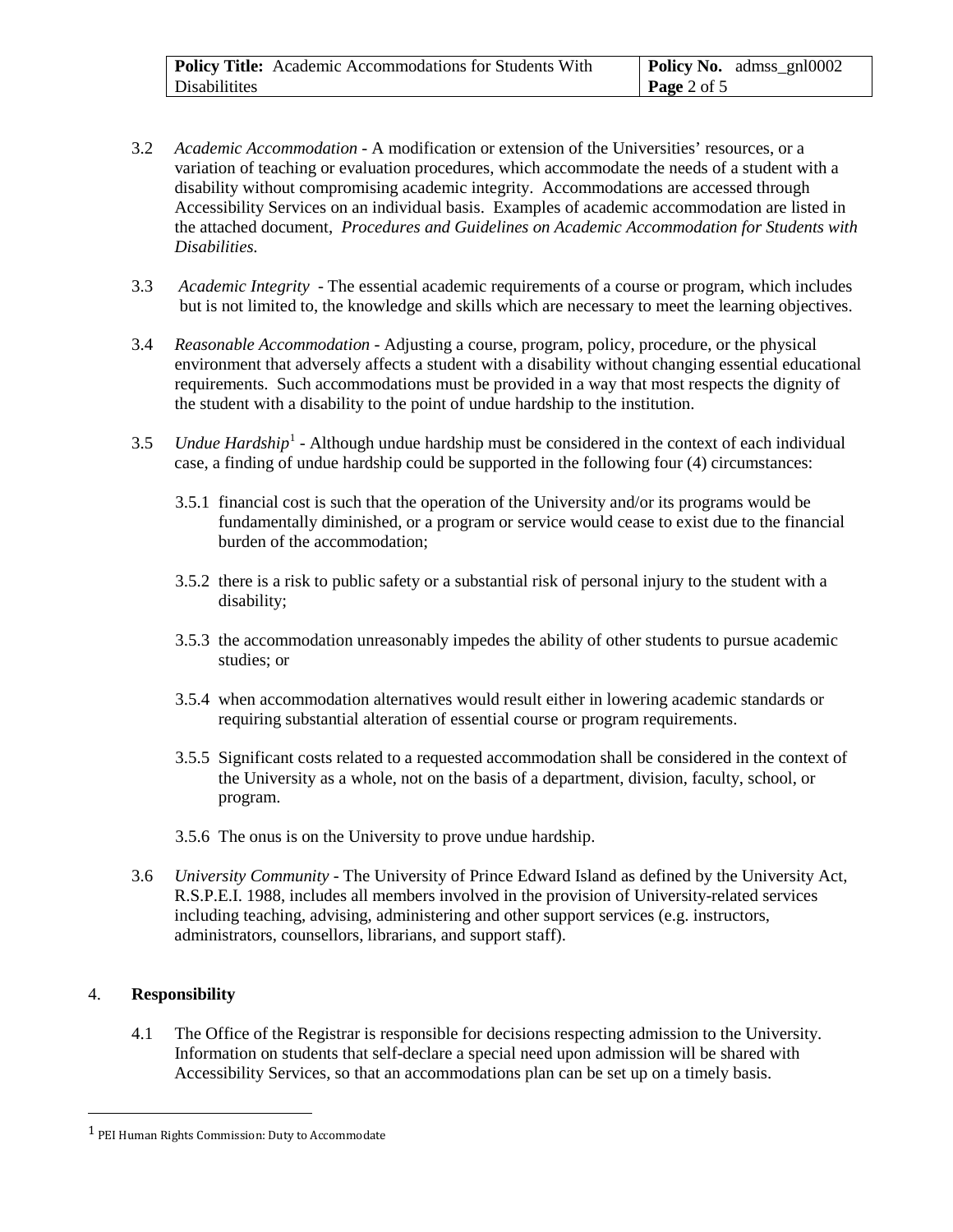| Policy Title: Academic Accommodations for Students With | <b>Policy No.</b> admss_gnl0002 |
|---------------------------------------------------------|---------------------------------|
| Disabilitites                                           | <b>Page</b> 3 of 5              |

- 4.2 The provision of academic accommodation is a shared responsibility between the University and the student requesting accommodation.
- 4.3 Accessibility Services (AS), a function of Student Affairs, is responsible for the coordination of accommodations for students with disabilities.
- 4.4 The Access-Ability Committee, reporting to the Manager of Student Affairs, advises the University community on issues pertaining to students who have disabilities.

### **5. Policy**

- 5.1 The University of Prince Edward Island will undertake to provide reasonable accommodation to all otherwise qualified students who have a disability.
- 5.2 Students experiencing barriers to participation in a University activity due to a characteristic protected under human rights legislation are entitled to accommodation to reduce or eliminate such barriers up to the point of undue hardship, as set out in this Policy.
- 5.3 All members of the University community share in the responsibility for compliance with this Policy.
- 5.4 The provision of accommodations that permits students with a disability to access courses shall not in any manner reduce the standards, academic or otherwise, of the University.
- 5.5 Students with a disability who seek accommodations at the University of Prince Edward Island are responsible for bringing the request to the attention of the appropriate personnel in Accessibility Services, and for providing the relevant documentation of their disability in a timely manner (see attached document *Procedures and Guidelines on Academic Accommodation for Students with Disabilities*: *Documentation Requirements*). Delays in notifying Accessibility Services personnel may result in accommodation requests not being processed in time for the current term/course in which accommodation is sought.
- 5.6 Accommodation decisions will be reviewed on a regular basis and adjusted to the student's current circumstances where necessary.
- 5.7 Procedures and guidelines have been developed which outline the process of reaching a reasonable accommodation with the participation of all relevant parties. Please see the attached document.
- 5.8 Admissions:
	- 5.8.1 Academically qualified students with disabilities, generally, will have access to the University's educational programs, facilities, and services.
	- 5.8.2 Students with a disability who meet the current admission requirements for entrance to the University of Prince Edward Island will follow the current admission procedures.
	- 5.8.3 Students with a disability who do not meet the current admission requirements have the same recourse as other applicants in that they may appeal, through documentation, to the Admissions Committee. Decisions of the Admissions Committee are final.
	- 5.8.4 Students with a disability shall recognize that admission to the University does not in and of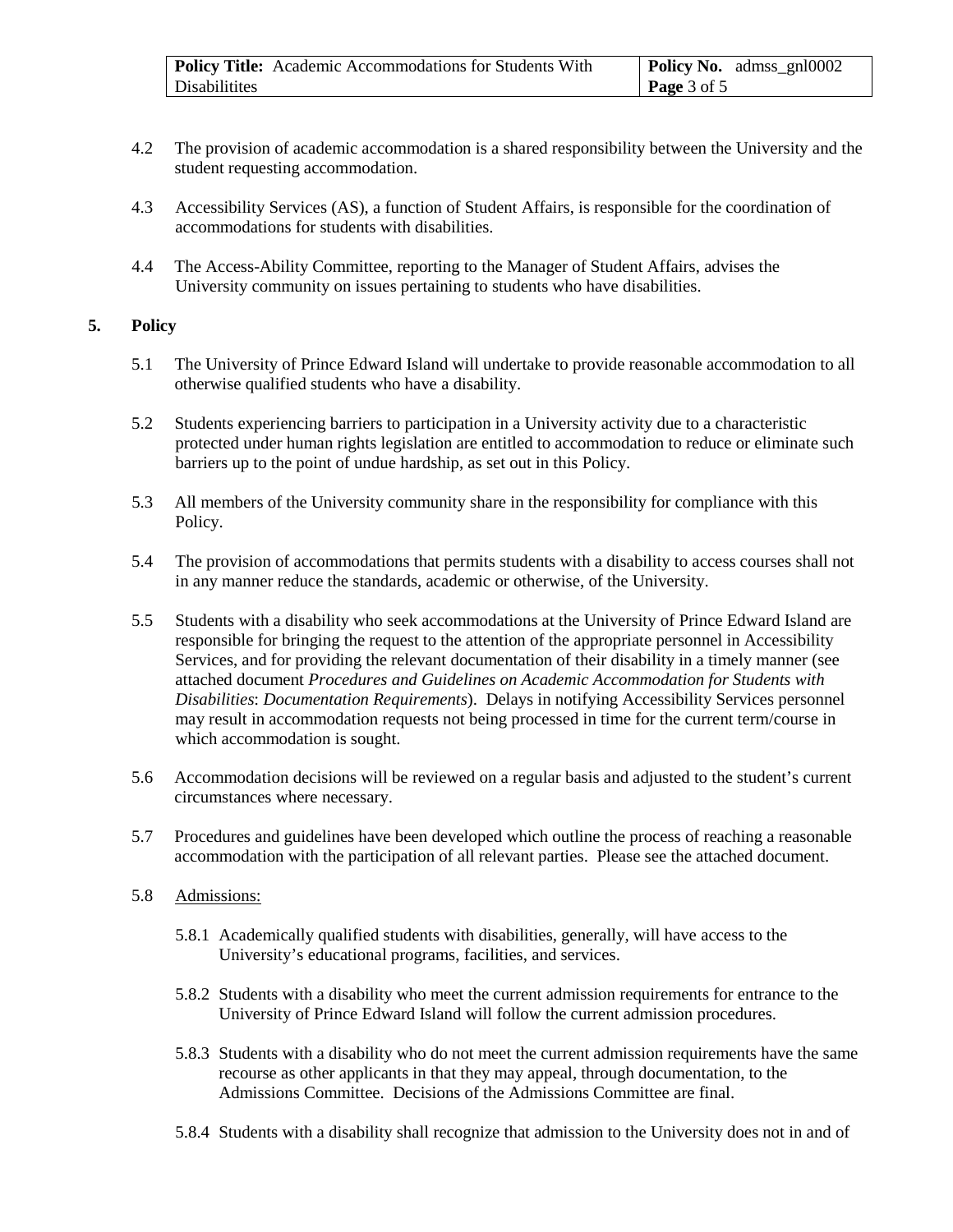| <b>Policy Title:</b> Academic Accommodations for Students With | <b>Policy No.</b> admss_gnl0002 |
|----------------------------------------------------------------|---------------------------------|
| Disabilitites                                                  | $\vert$ Page 4 of 5             |

itself guarantee that accommodation for a disability will be made.

#### 5.9 Accommodations:

- 5.9.1 The University seeks to remove physical, attitudinal and systemic barriers that may impede or prevent academically qualified students with disabilities from participating fully in University life. The University understands that persons with disabilities may have different methods for achieving success and that effective accommodation may include the following variations such as accessible curricula, delivery and evaluation methodology.
- 5.9.2 It is recognized that students with documented disabilities may require certain accommodations not required by other students in order to have an equal opportunity to demonstrate their achievement of academic objectives. Nevertheless, it is expected that students with disabilities will satisfy the academic standards of the University, as defined by the University regulations.

### 5.10 Responsibility of the University

5.10.1 The University has a responsibility to:

- 5.10.1.1 ensure that persons with a disability are given equal consideration for admission;
- 5.10.1.2 provide reasonable accommodations, up to the point of undue hardship, to an otherwise qualified student with a disability;
- 5.10.1.3 recognize the shared responsibility of students, Course Instructors, Departments, Schools, Faculties, Accessibility Services and staff in exercising flexibility and creativity in the provision of academic accommodations;
- 5.10.1.4 review documentation to ensure that recommendations and decisions regarding accommodations are based on appropriate medical assessments and/or psychoeducational information;
- 5.10.1.5 develop an individualized accommodation plan in collaboration with the student and any medical and/or psychological professionals that would outline the student's particular needs;
- 5.10.1.6 provide information and support for students with a disability in a timely manner;
- 5.10.1.7 ensure that courses or programs are accessible to students with disabilities;
- 5.10.1.8 promote an attitude of respect within the university for persons with disabilities;
- 5.10.1.9 promote an awareness of disability issues and acceptance of people with disabilities to faculty, staff and students, and educate them about the University's disability policies, programs, and procedures; and
- 5.10.1.10 maintain confidentiality of the information obtained in accordance with University policies ("*Disclosure and Protection of Student Information*" and "*Personal Information and Privacy Policy*"). Medical documentation and personal information cannot be shared without student consent.

### 5.11 Responsibility of the Student

- 5.11.1 A student with a disability at the University of Prince Edward Island who seeks assistance and/or accommodation has a responsibility to:
	- 5.11.1.1 initiate contact with Accessibility Services on campus and make the nature of the